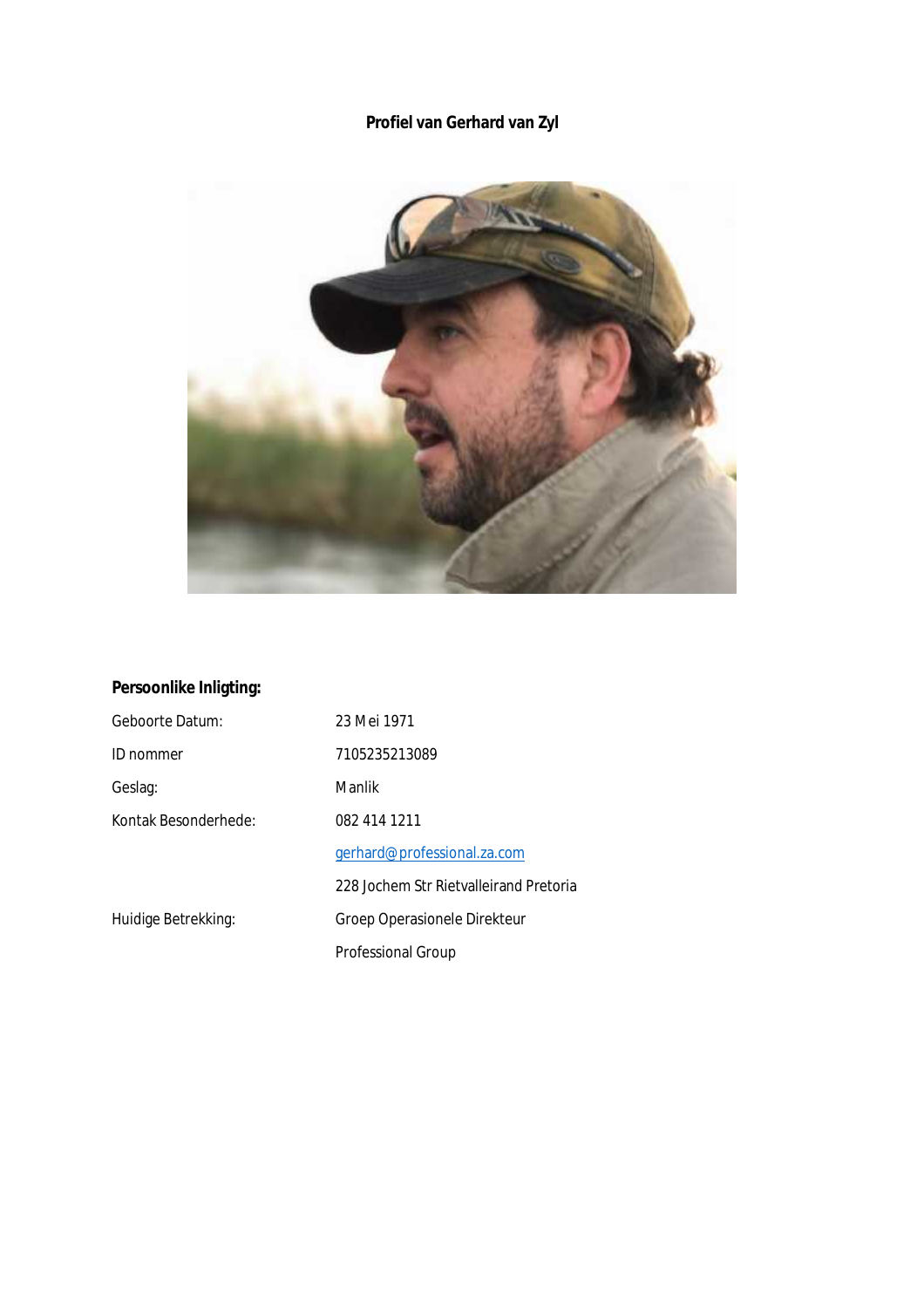### **Werk Geskiedenis:**

| 1991-1994  | Sasko Ltd                                                                  |
|------------|----------------------------------------------------------------------------|
|            | Rekenmeester, Bestuurder Verkope en Distribusie, Administrasie Bestuurder, |
|            | <b>Bakkery Bestuurder</b>                                                  |
| 1994-1996  | <b>Premier Foods Ltd</b>                                                   |
|            | Nasionale Logistieke Bestuurder                                            |
| 1996-1998  | <b>GNLD International</b>                                                  |
|            | Operasionele Bestuurder Afrika Middel Ooste                                |
| 1998-2000  | Paradigm Interactive Media Ltd                                             |
|            | Bestuurende Direkteur van AMT Technologies (Pty) Ltd                       |
| 2000-2003  | PGA of SA (Professional Golfers Association of South Africa)               |
|            | Nasionale Verkoopse en Bemarkings Bestuurder                               |
| 2003-2004  | Strategiese Besigheids Konsultant                                          |
| 2004- tans | Groep Operasionele Direkteur - Professional Group                          |

Gerhard dien tans op verskeie Maatskappy direksies asook verskeie Industrie Direksies en beskik oor 'n vlieëniers lisensie wat hy in 1996 behaal het. Gerhard vlieg gereeld. Gerhard het provinsiale kleure asook nasionale kleure in Tennis en Rugby verwerf. Hy behou ook verskeie werêld rekords in Golf.

Gerhard is an geharde gas spreker en het al op verskeie internasionale en plaaslike forums en konferensies gepraat en hy doen gereeld motiverings praatjies vir van ons groot korporatiewe maatskappye

Gerhard het uiteenlopende ondervinding ten opsigte van bemarking en besigheids ontwikkeling op Internasionale en regerings vlakke.

Gerhard was instrumenteel en deel van n span wat die nuwe BBBEE (Broad Based Black Economic Empowerment) projeck geloods het met die Departement van Vervoer. (DoT- Department of Transport).

**Opleiding, ervaring en dienswerk binne die Voortrekkers:** 

| 1975       | Sluit aan as Voortrekker PenKop by Valhalla Kommando                  |
|------------|-----------------------------------------------------------------------|
| 1983       | Voorslag met Onderskeiding                                            |
| 1988       | Presidentsverkenner                                                   |
| 1989       | Verlaat die Voortrekkers                                              |
| 1991-1993  | Offisier by Schoemansdal Kommando te Louis Trichardt                  |
| 2016- tans | Sluit aan as Offisier by Rietvallei Kommando, tans AKL Verkenner Sake |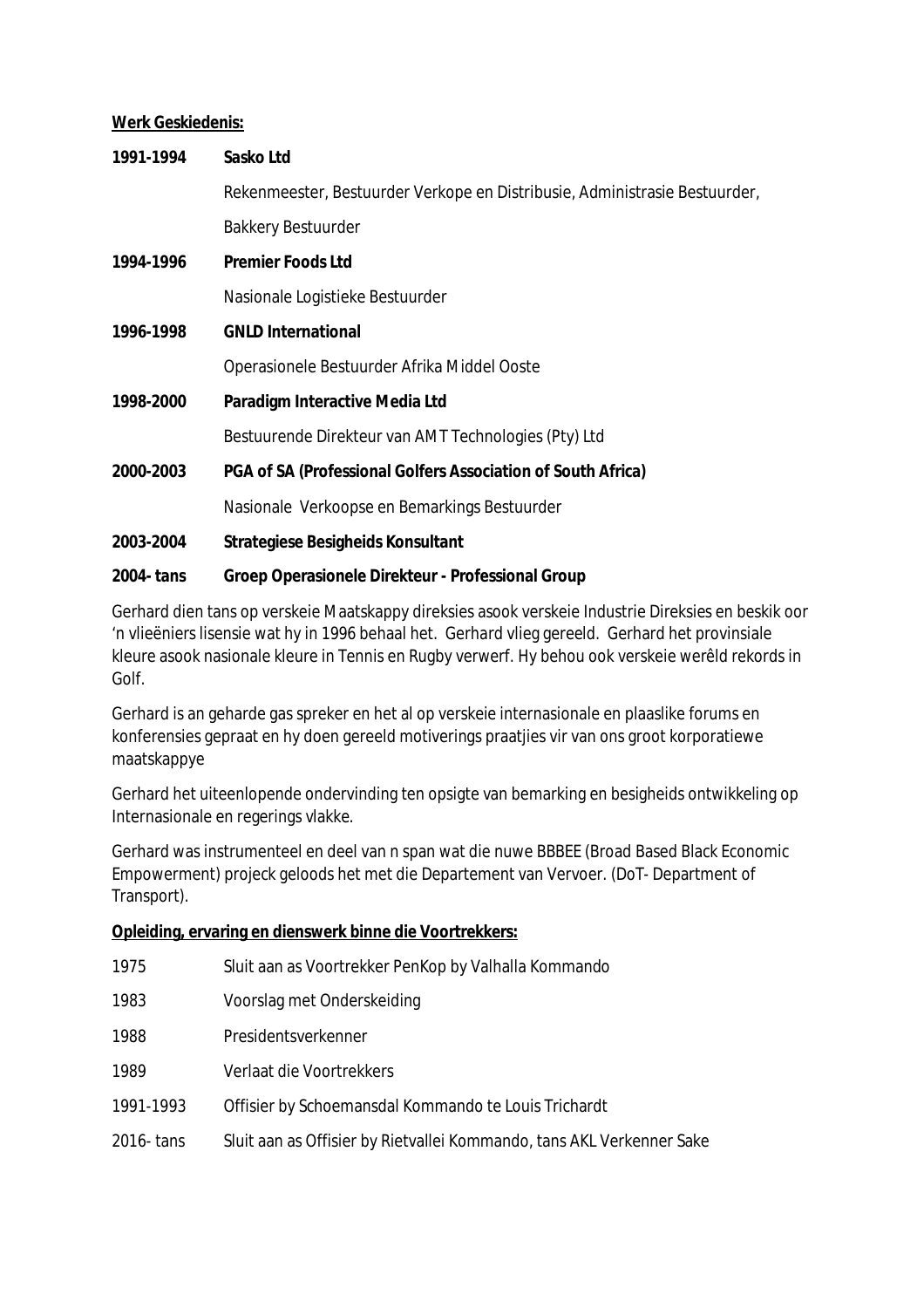### **Kursusse voltooi:**

- Voortrekker Inleidings Kursus
- Bestuur
- Kommunikasie
- Strand bewustheid

**Kampe as Volwassene bygewoon:** 

- 2016 Hoërveld PD kamp
- 2016 Voorslag Kamp
- 2016 Medemens Kamp
- 2017 Swartvlei Seekamp
- 2018 Vorie Saamtrek

Hieronder net n kort opsomming van my loopbaan en mylpale bereik, jammer dit is in engels, maar dit was deel van my bekendstelling by n onlangse internasional kongres waar ek n aanbieding gedoen het.